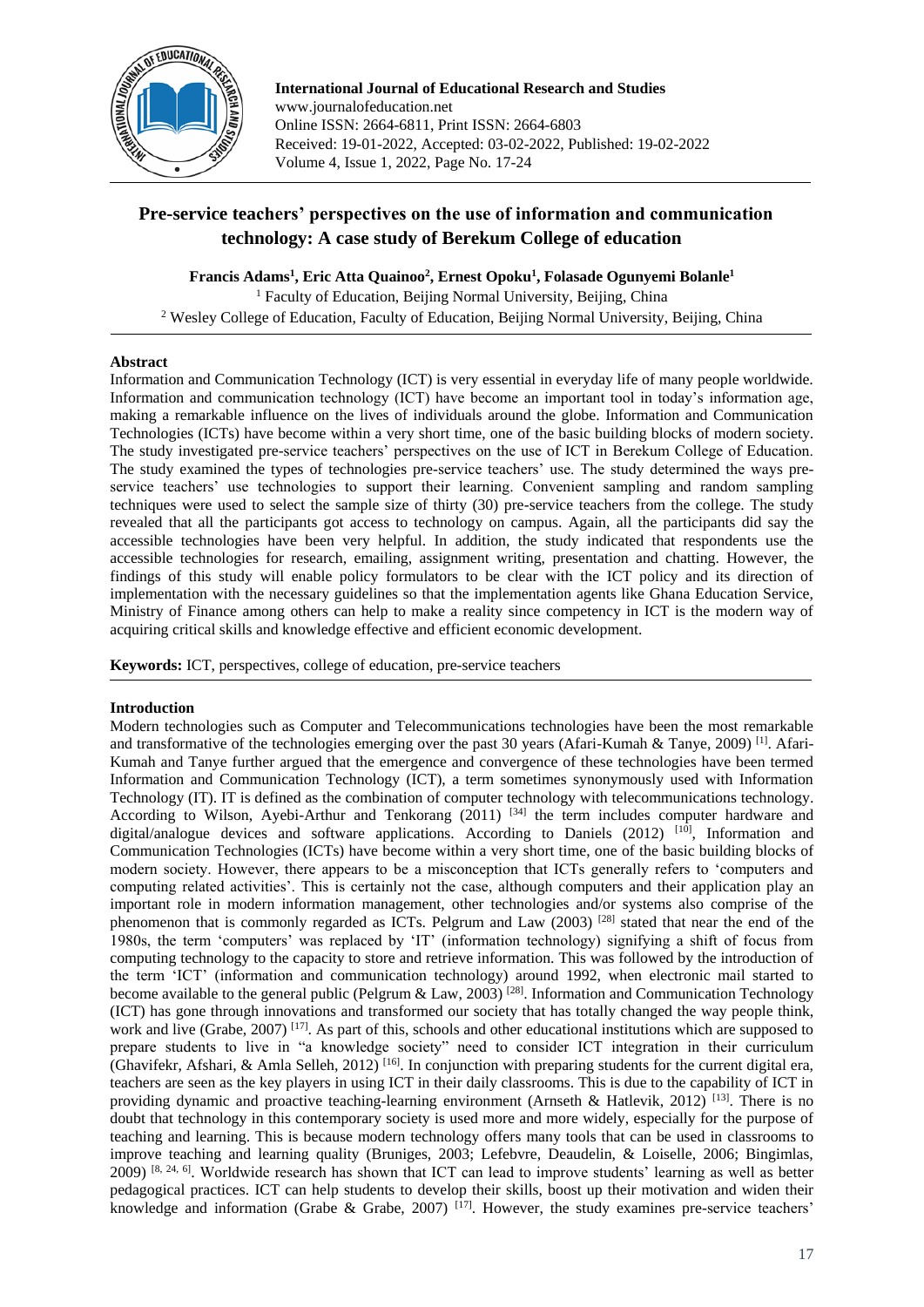perspectives on the use of Information and Communication Technology in the Bono region of Ghana, specifically Berekum College of Education.

## **Statement of the Problem**

Information and Communication Technology (ICT) is very essential in everyday life of many people worldwide. Information and communication technologies (ICT) have become an important tool in today's information age, making a remarkable influence on the lives of individuals around the globe. This outcome is very vital in education. ICT infrastructure is a key which determines a successful implementation of the ICT programmes. Therefore, ICT is accessible only if the infrastructures are available. In the previous years, Ghana's education stakeholders have engaged in several projects to initiate (ICTs) into the Ghanaian education setting; especially at the basic, senior high and tertiary levels. The government of Ghana in association with Non-Governmental Organizations (NGO), philanthropists/benefactors and Parent-Teacher Associations (PTAs) built ICT resource centres to help the teaching and learning of ICT compulsory to all senior high school students as well as the colleges of education. Furthermore, while ICT tools and devices are made accessible to students, several preservice teachers encounter challenges in the use of these technologies in their everyday lives on campus.

In the review of relevant literature, it was found that plethora studies on the use of ICT in basic and senior high schools are abundant. However, very few studies have investigated pre-service teachers' perspectives on the use of Information and Communication Technology. It is, therefore, imperative for a very systematic empirical study on pre-service teachers' perspectives on the use of Information and Communication Technology in the Bono region of Ghana, specifically Berekum College of Education. This study proposes to fill this knowledge gap. Researching into pre-service teachers' perspectives on the use of Information and Communication Technology in Ghana is very important to the fact that the results could provide practical and realistic ways of improving the teaching and learning of ICT and promote the general use of ICT in all endeavours.

## **Purpose of the Study**

The main purpose of the study is to investigate pre-service teachers' perspectives on the use of ICT in Berekum College of Education. Specifically, the study sought to:

- To examine the types of technologies pre-service teachers' use.
- To assess the ways pre-service teachers' use technologies to support their learning.

## **Research Questions**

The following questions were formulated to guide the study:

- What types of technologies do pre-service teachers' use?
- In what ways do pre-service teachers' use technologies to support their learning?

### **Significance of the Study**

The study is to examine pre-service teachers' perspectives on the use of Information and Communication Technology in the Bono region of Ghana. The importance of this study is to improve knowledge about ICT. Again, the study will be relevant to policy makers in collaboration with stakeholders in education to know the importance of ICT to students as well as pre-service teachers thereby making the infrastructures available to them. Furthermore, the study is directed towards stakeholders such as principals, lecturers, school administrators and others in organizing academic programs to provide pre-service teachers with activities that require creative use of ICT devices and tools to enhance their skills in the use of computers as an instructional tool for supporting teaching and learning.

### **Literature review**

### **Policy on ICT Education in Ghana**

The government of Ghana is dedicated to the transformation of the agro-based economy of Ghana into an information rich and knowledge – based economy and society using the tools of information and Communication Technology (ICT). The government of Ghana has acknowledged the need for ICT training and education in the schools, colleges and universities and the development of the education system as a whole. The introduction of ICT into education will result in developing new possibilities for learners and teachers to actively involve in new ways of information acquisition and analysis; ICT will improve access to education and enhance the quality of education delivery on equitable basis. The government is therefore committed to a comprehensive programme of rapid development and utilization of ICT within the education sector to transform the educational system and thereby enhance the lives of our people. It is the government's desire that through the development of ICT, in education, the culture and practice of traditional memory-based learning will be transmuted to education that stimulates thinking and creativity necessary to meet the challenges of the 21st century. Given the magnitude of the task ahead, the government enjoins both the public and private sector to join hands to ensure that our children receive high quality teaching and learning (MOE, 2015)  $^{[26]}$ .

# **Policy Context**

The ICT policy statement of the Ministry on ICT is an embodied version of the ultimate goal to transform educational system. It is designed to provide a picture guide of the process of the deployment and exploitation of ICTs within the framework of the national ICT division.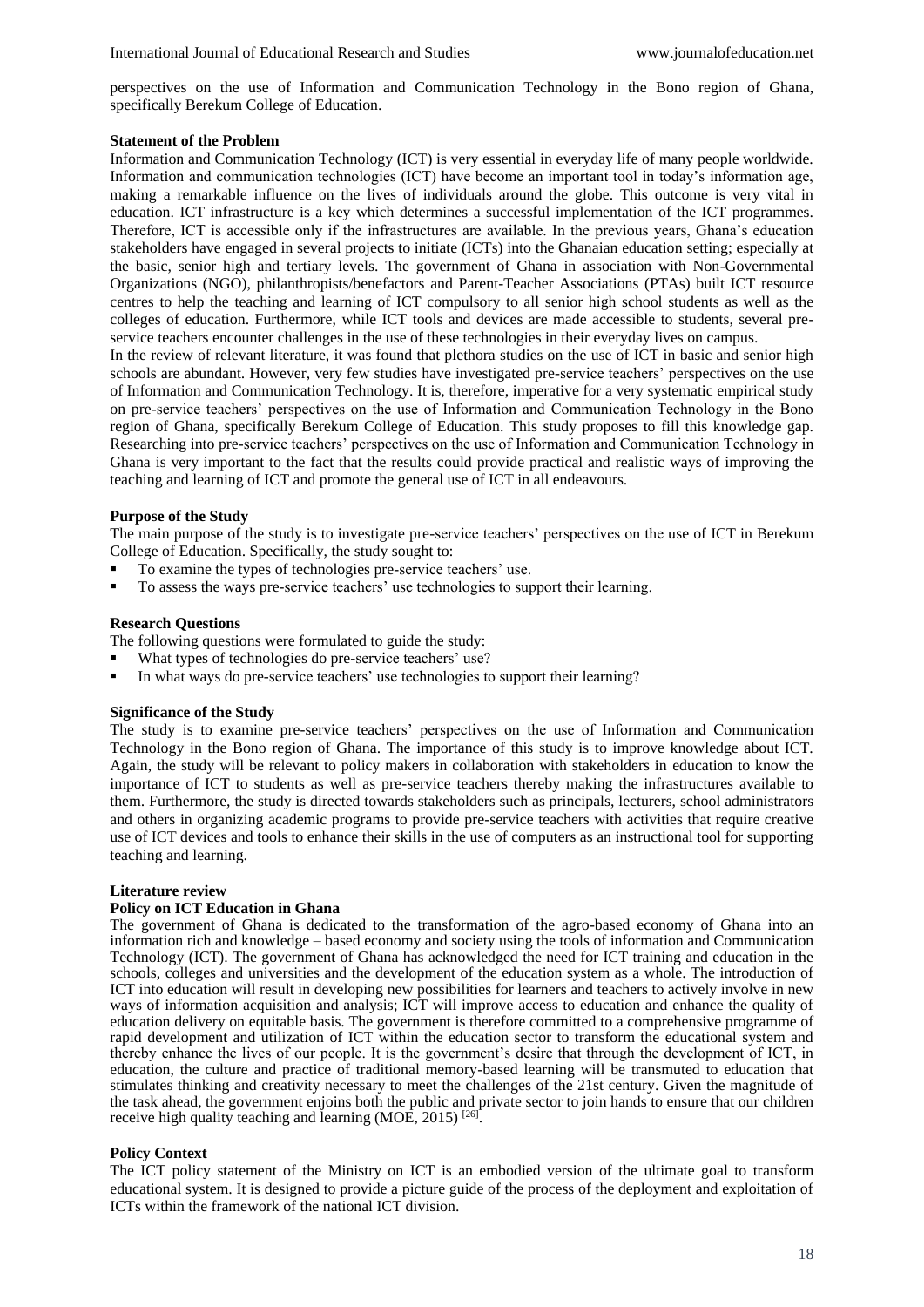The Ministry of Education and its agencies such as Ghana Education Service at the Regional and District levels are responsible for the administration and implementation of the provision and the delivery of education and training at all levels within the education system of Ghana. They also have a responsibility to systematically promote the development of all approved and recognized competing individuals, groups and nations as well as providing realization and pleasure and improve on the health and general well-being of Ghanaians. The Digital Divide is essentially the extent of disparity between those that have and those who do not have access to information and associated technologies. It also borders on collective knowledge generation, local content development for a domestic knowledge economy required for promoting online transactional capacity for consumers, business and government sectors. It is expected that an enabling environment needs to be created by government corporate agencies civil societies and individuals to facilitate access and capacity building as well as full exploitation of the potentials of ICT. The policy document is to provide a policy direction for what needs to be done and how it is intended to be done. It also relates to programmes of implementation of the outlined policy actions. However, the policy document is informed by the following considerations;

The dawn of information age, characterized by ICT, is making information and knowledge-based economies more globally competitive;

- New areas of comparative advantage, the country must develop, utilize and exploit ICT to bridge the poverty and development gap. This is because poverty is not lack of money in people's pockets but lack of knowledge in educational gap.
- For the labour market, environment, ICT user and professional skills are required and the education sector which has the responsibility of developing the human resource base for national development is therefore required to put in place the necessary resource mechanisms to ensure that the human resource outputs of education can be suitably absorbed.
- ICT will also help Ghana achieve its goals set within the wider developmental objectives as defined by the Ghana Poverty Reduction Strategy, the Education Strategic Plan, Ghana Government white paper on the report of the Education Reform Review Committee, the Science Technology Policy among others.
- The digital age has brought with it a number of security issues that the policy needs to address.
- The need to enhance efficiency and effectiveness of the management and administration of education institutions.

After having considered the above factors and many more, the committee which was set up in 2003 to outline an ICT education policy for the country finalized its worked and launched the policy in 2007. One can see from the above that the committee was launched in 2003 and finally finished its work in 2007. This delay was due to three (3) main reasons. The first was the complete lack of coordination among the various stake holders and the ministries. Secondly, the other ministries were not actively involved in the policy formulation process. Thirdly, there was lack of human resource capacity to devise and implement an appropriate ICT policy for Ghana. The policy which was finally launched as stated above in 2007 through the help of several agencies including Global e-Schools and Communities Initiative (GeSCI), gave the objectives of the policy as:

- Ensure that students have ICT literacy skills before coming out of each level of education
- Provide guidelines for integrating ICT tools in all leve1s of education
- Provide means of standardizing ICT resources for all schools
- Facilitate training of teachers and students in ICT
- **•** Determine the type and level of ICT needed by schools for teaching and administration purposes
- Promote ICT as a learning tool in the school curriculum at all levels

### **Vision Statement of the Policy**

Formation of well balance individuals with the requisite knowledge, skills, values aptitudes and attitudes to become functional and productive citizens who are adaptable to the demands of a fast-changing world driven by modern Science and Technology to the extent that they are capable of using ICT's confidently and creatively to achieve personal goals for full participation in the global and knowledge economy.

### **Mission Statement**

To provide relevant education to all Ghanaian at all levels to enable them to acquire skills that will assist them to develop their potential to be productive, to facilitate poverty reduction, promote socio-economic growth and national development and to formulate and implement policies to accelerate development for the welfare of Ghanaians for national interaction and international recognition. Finally, the researchers are of the view that a more logical national ICT in education policy be provided and that it should be set around identified objectives, priorities and time-frames for ICT utilization in Ghanaian schools and colleges.

### **Structural Dimensions of ICT in Education**

It is also important that all aspects of its structural dimension comprising

- Thematic Issues
- Content & Curriculum
- Technical and Operational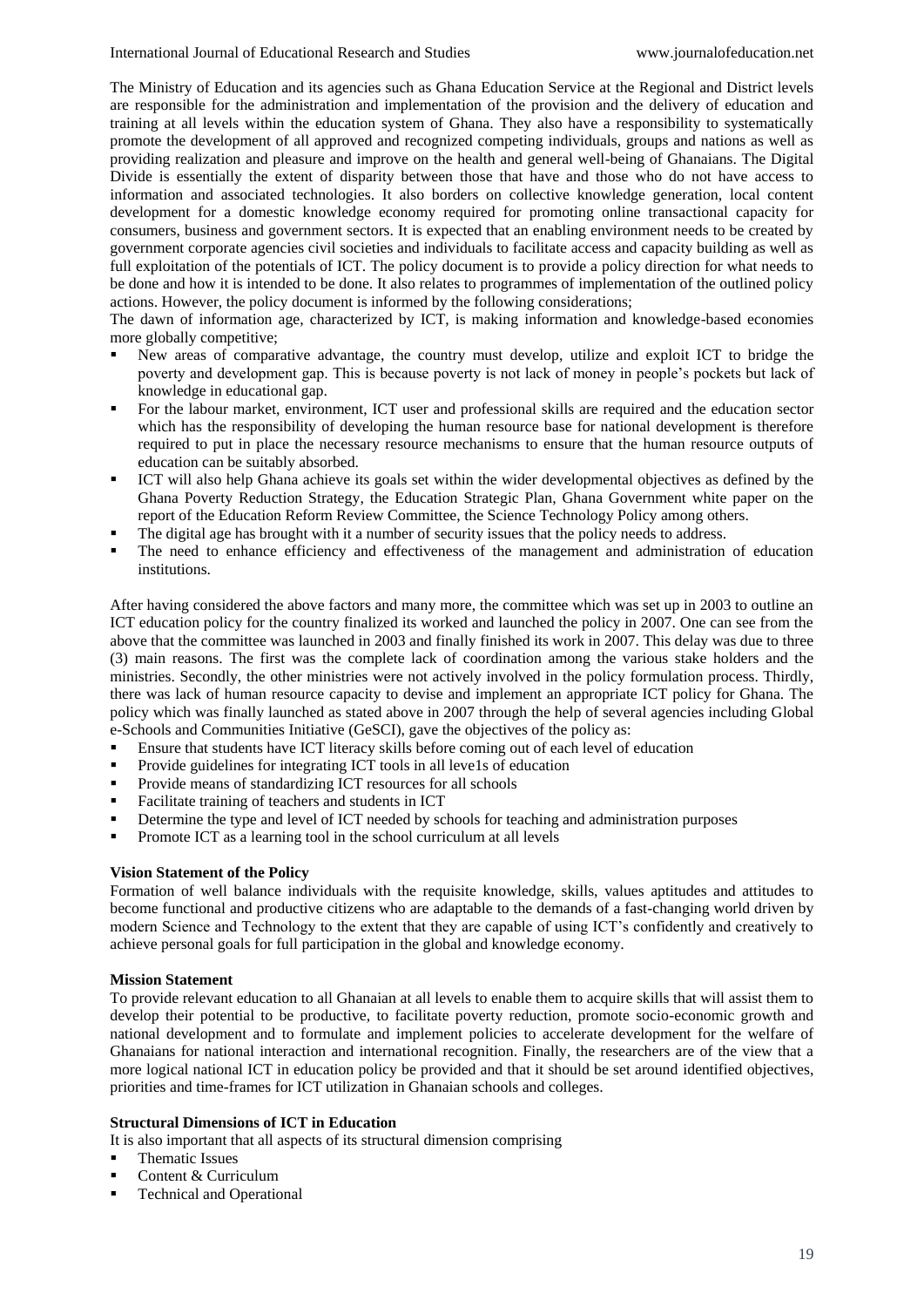

**Fig 1:** Core dimensions of ICT in Education

They are considered and given appropriate emphasis for the policy interventions to be effective. Due to the fact that all of these dimensions have an interlocking relationship with each other that cannot be ignored, it is important to recognize that the source, type and nature of the relationship encountered between the dimensions can result in varying impact, that in turn can also affect the level of success or failure of (the specific aspects of) the policy, when implemented.

# **Concept of Information and Communication Technology**

Mastering information technology and understanding basic skills and concepts of ICT are now highly regarded by many countries (Daniels, 2012; Rampersad, 2011) <sup>[10, 11]</sup>. ICT has been increasing at an amazing rate in instruction among teachers. The need for development of ICTs has been a great significance to all mankind. Whether one is talking on the phone, sending an e-mail, going to the bank, using a library, listening to sports coverage on the radio, watching the news on television, working in an office or in the field etc involve the use of ICT. Information and Communications technology is a shorthand for the computers, software, networks, satellite links and related systems that allow people to access, analyze, create, exchange and use data, information and knowledge in ways that were almost imaginable (Association of African Universities, 2000) [4]. The prevalence and rapid development of ICTs has transformed human society from the information technology age to the knowledge age (Galbreath, 2000)<sup>[15]</sup>.

In recent times ICTs have become an important part of most organizations and businesses of which education is part (Bingimlas, 2009) <sup>[6]</sup>. Bingimlas further argued that ICT play various roles in the learning processes. According to Wang and Woo (2007) [32] the use of ICT in education is not a new concept as it may be as old as radios or televisions technologies. However, the rapid development of technologies, such as web technologies, ICT integration has progressively attracted the attention of instructors. Jung (2005) <sup>[22]</sup> said that ICTs are innovative technologies that have provided new possibilities to the teaching profession, and at the same time have placed more demands on teachers to learn how to use these new technologies in their teaching.

According to Oye, Iahad and Ab.Rahim (2012) <sup>[27]</sup> ICTs can also be used to enhance and support distance learning and that it is considered to be the digital application equipment to all aspects of education. There has been an abundance of positive claims in recent years about the potential of ICT in transforming higher education in the twenty-first century (Wang, 2009)  $^{[25]}$ . ICT has the power to radically change classroom practice.

A study conducted by Mahmood (2009) <sup>[25]</sup> on medical students at University of the Punjab showed that students used the computer for the following social media, collaboration, homework, entertainment among others. Mahmood's work also showed that students used computers more for word processing, presentations, data analysis, and emails. According to Mahmood, entry-level students conducted electronic literature searches more frequently than the outgoing classes.

Dukić, Dukić and Kozina (2012)<sup>[13]</sup> indicated that continuous ICT evolution and implementation are forcing universities and colleges to respond to trends that are capable of transforming society into a knowledge economy. Habib, Johannesen, and Øgrim (2014) <sup>[18]</sup> also argued that trends in higher education point toward an increase in technology-enhanced education. Furthermore, they cite (Yoo & Huang, 2011) [35] as saying that technology acceptance has been identified as a cultural issue that plays a major role in today's learning experience.

Oye, Iahad, and Ab.Rahim (2012) <sup>[27]</sup> asserted that knowledge and ICT usage improves human capacity in all aspects of life in general. This includes fields of human endeavour such as business transactions, industrial operations, and education. Oye, Iahad, and Ab.Rahim argued that failure to use technology by many academics in lesson delivery should be of great concern. Again, Oye, Iahad, and Ab.Rahim believed that the delivery of technology services in a higher educational environment has implications for leadership to meet the reform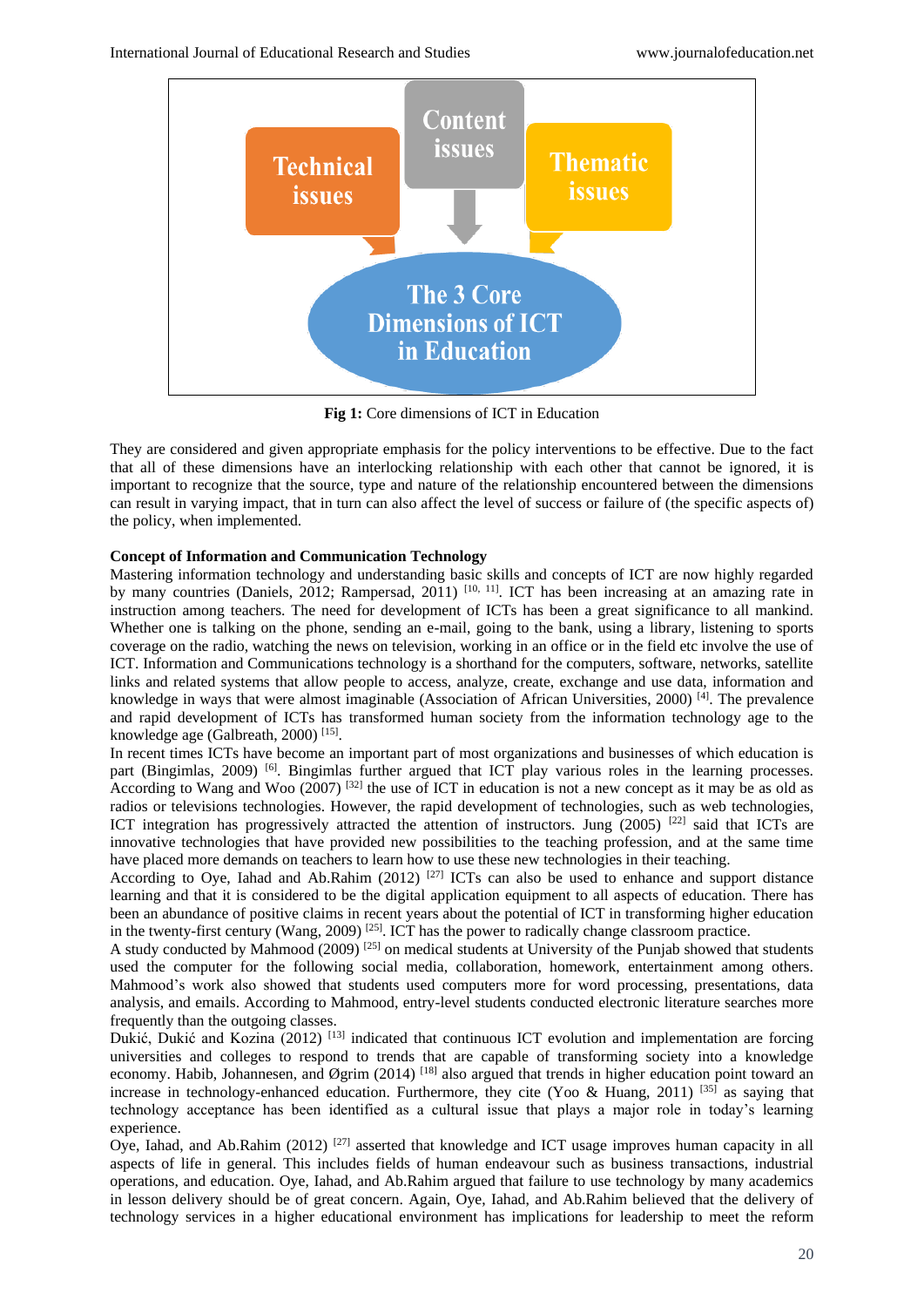agenda. In addition to improving administrative efficiencies, leadership must create an environment that appropriately supports technological innovation. The opinion of Bladergroen, *et al*. (2012) [7] is that though educators have received training in the use of technology to support teaching, most still felt that the training they received was not adequate. Choudhary and Choudhary (2013)<sup>[9]</sup> also said that innovative teaching strategies are vital in higher education courses if it is to engage and motivate the newer tech-savvy generation. Choudhary and Choudhary believe that leaders of higher educational institutions are faced with the challenge to position their institutions for the twenty-first century. In order to achieve that, they should recognize the need to do away with practices that are inconsistent with the needs and demands of a knowledge society.

# **Methodology**

# **Study design**

The study employed a descriptive cross-sectional design. The descriptive cross-sectional design was considered the most useful design that led to the achievement of the researcher's purpose and the drawing of meaningful conclusions from pre-service teachers' perspectives on the use of Information and Communication Technology.

## **Population**

The population of the study included pre-service teachers of Berekum College of Education and the target population were male and female pre-service teachers.

## **Sample and Sampling procedure**

In order to have a representative sample of the population, convenient sampling and random sampling were used. In all, thirty (30) questionnaires were responded to by the participants from all the levels of the institution.

## **Research instrument**

The research instrument used was questionnaires. As a data collecting instrument, questionnaires can either be structured or unstructured. The researchers employed semi structured questionnaires which involved both closeended and few open-ended questions. Self-administered questionnaire was designed and divided into three sections as follows: demographic and social data, the types of technologies pre-service teachers use and the ways of using technologies to support learning.

## **Data Collection Procedure**

The researchers visited the respondents in their various dormitories to administer the questionnaires. The researchers spent three days in collecting the data, most participants spent on the average eight minutes in responding to the questionnaire. Informed consent was sought from the participants to participate in the study and can withdraw at any time. Ethical considerations, principles and the rights of individuals and institutions were strictly taken into consideration and not compromised. Respondents were assured of confidentiality, anonymity and privacy of their responses and that information would not be divulged or used for anything else except for the purpose of the study.

### **Data analysis**

Quantitative data collected from the field was analyzed using IBM-SPSS (version 25). To answer the research questions, descriptive statistics was employed, where the researchers used frequencies, and percentages to make the interpretation of the results more meaningful.

### **Results**

# **Demographic data of respondents**

The socio-demographic data of respondents included age, gender, and classification. The ages of the respondents ranged from 21 to 35. In addition, the ages 26-30 had the highest frequency, followed by ages 21-25. The ages 31-35 had the least frequency. In relation to gender, a total of 15 respondents were males and females also had the same respondents. In terms of classification, sophomore (second years) had the highest frequency, followed by final year.

| <b>Characteristics</b> | <b>Categories</b> | Frequency(n) | Percent $(\% )$ |
|------------------------|-------------------|--------------|-----------------|
| Age                    | $21 - 25$         | 10           | 33.3            |
|                        | 26-30             | 15           | 50.0            |
|                        | $31 - 35$         |              | 16.7            |
| Gender                 | Male              | 15           | 50.0            |
|                        | Female            | l5           | 50.0            |
| Classification         | First year        |              |                 |
|                        | Sophomore         | 25           | 83.3            |
|                        | Final year        |              | 16.7            |

**Table 1**

*Source:* Field work, 2021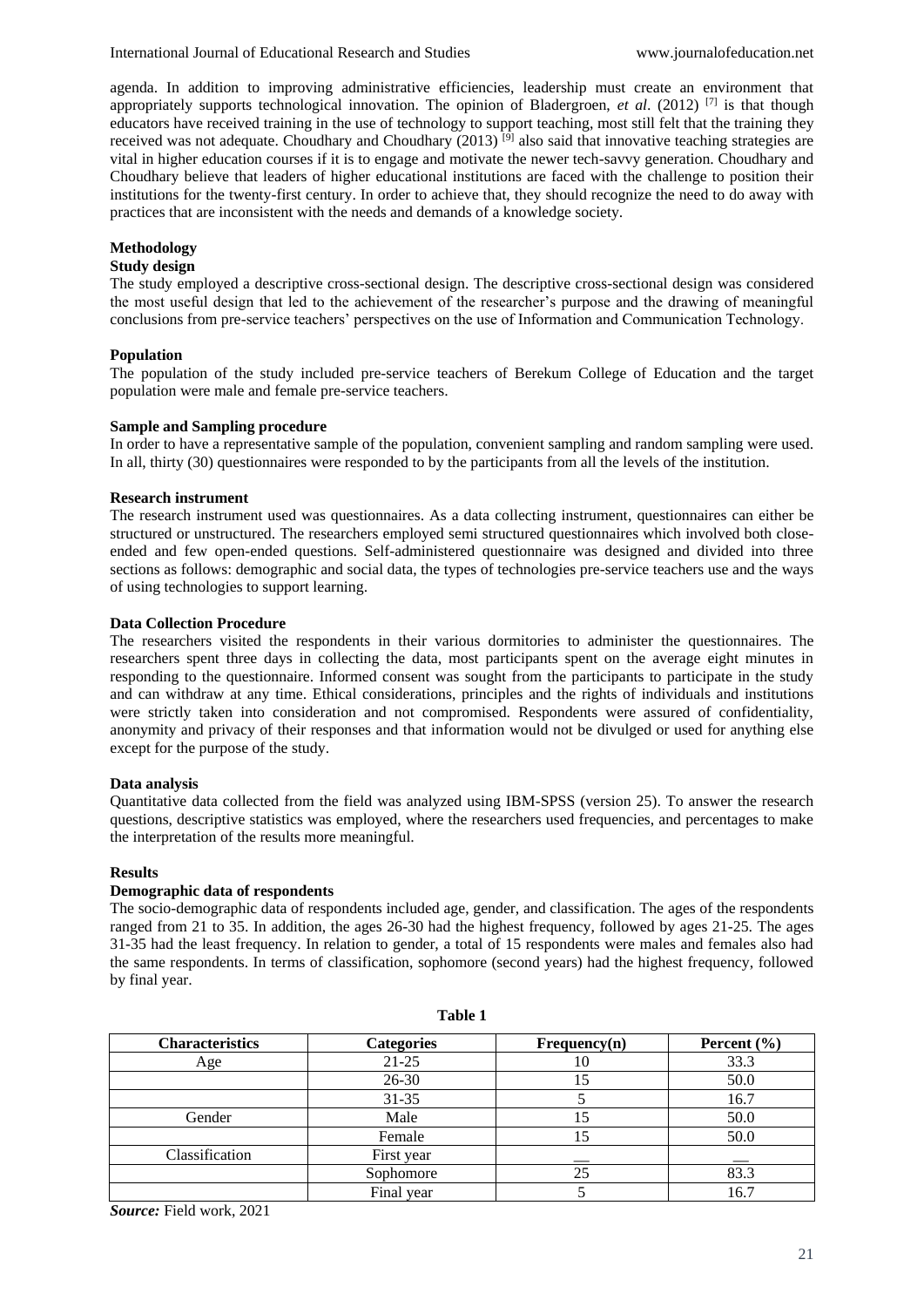### **Types of technologies used**

All participants affirmed that they get access to technology on campus. In relation to the technologies used by respondents, mobile phone had the highest frequency, followed by laptop, television, and digital voice recorder. Digital camera had the least frequency. None of the participants chose radio as the type of technology they got access to on campus. In addition, respondents did say these technologies have been very helpful. The following responses were given: "It makes school life comfortable and assists me to organize and prepare my assignments"; "it aids me to get access to information around the world". Another participant indicated "it assists me to communicate with friends across the globe". Results obtained is shown below.

| n | Ш<br>٠ |  |
|---|--------|--|
|   |        |  |

| <b>Technology</b> used | Frequency(n) | Percent $(\% )$ |
|------------------------|--------------|-----------------|
| Mobile phone           | 30           | 29.7            |
| Radio                  |              |                 |
| Digital voice recorder |              | 12.9            |
| Digital camera         |              | 9.9             |
| Laptop                 | 29.          | 28.7            |
| Television             |              | 18.8            |
| Total                  | 10           | 100             |

*Source:* Field work, 2021

## **Ways of using technologies to support learning**

The table below shows the ways pre-service teachers use technologies to support learning. Emailing and presentation had the highest frequency, followed by research and assignment writing. Chatting had the least frequency. In relation to how these technologies have supported students' learning, the following responses were indicated: "It has helped me in the early accomplishing of assignments". Another participant indicated that "Access to knowledge of others doing or studying a similar course". A respondent indicated that "it has been a source of secondary information for research purposes and it is very convenient". Findings of this study on ways of using technologies to support learning are presented in the table below.

| <b>Technologies to support learning</b> | Frequency(n) | Percent $(\% )$ |
|-----------------------------------------|--------------|-----------------|
| Research                                | 29           | 21.3            |
| Emailing                                | 30           | 22.             |
| Assignment writing                      | 29           | 21.3            |
| Presentation                            |              | 22.             |
| Chatting                                |              | 13.2            |
| Total                                   |              |                 |

**Table 3**

*Source:* Field work, 2021

### **Discussion**

Information and Communication Technology (ICT) has been very beneficial and play a vital role in the lives of humans. ICT has improved students' learning and performance. In other words, it helps students to develop their skills, boost up their motivation and broaden their knowledge and information. With regards to the types of technologies used and the ways of using technologies to support learning, it clearly shows that pre-service teachers get access to technologies on campus and the most accessible technologies are mobile phone and laptop. From the table above, it is said that these technologies have supported pre-service teachers in their learning in so many ways such as in conducting research, emailing, assignment writing, and presentation among others. This implies they use these technologies to search for new information and get an in depth understanding on a particular topic. This emphasizes what Mahmood (2009)  $^{[25]}$  pointed out "students used the computer for the following social media, collaboration, homework, entertainment among others". Mahmood's work also showed that students used computers more for word processing, presentations, data analysis, and emails. Again, according to Mahmood (2009)  $^{[25]}$ , entry-level students conducted electronic literature searches more frequently than the outgoing classes. Furthermore, according to Yoo & Huang (2011) <sup>[35]</sup> technology acceptance has been identified as a cultural issue that plays a major role in today's learning experience.

# **Conclusion and Recommendations**

On the basis of the research findings and results, the researchers categorically state that the study has answered the research question one (1) about the types of technologies pre-service teachers get access to and that suggests to be that the findings has confirmed the research questions postulated. The study revealed that with respect to the types of technologies used, all the participants affirmed that they get access to technology on campus. Again, all the participants did say the accessible technologies have been very helpful. In addition, the study indicated that respondents use the accessible technologies for research, emailing, assignment writing, presentation and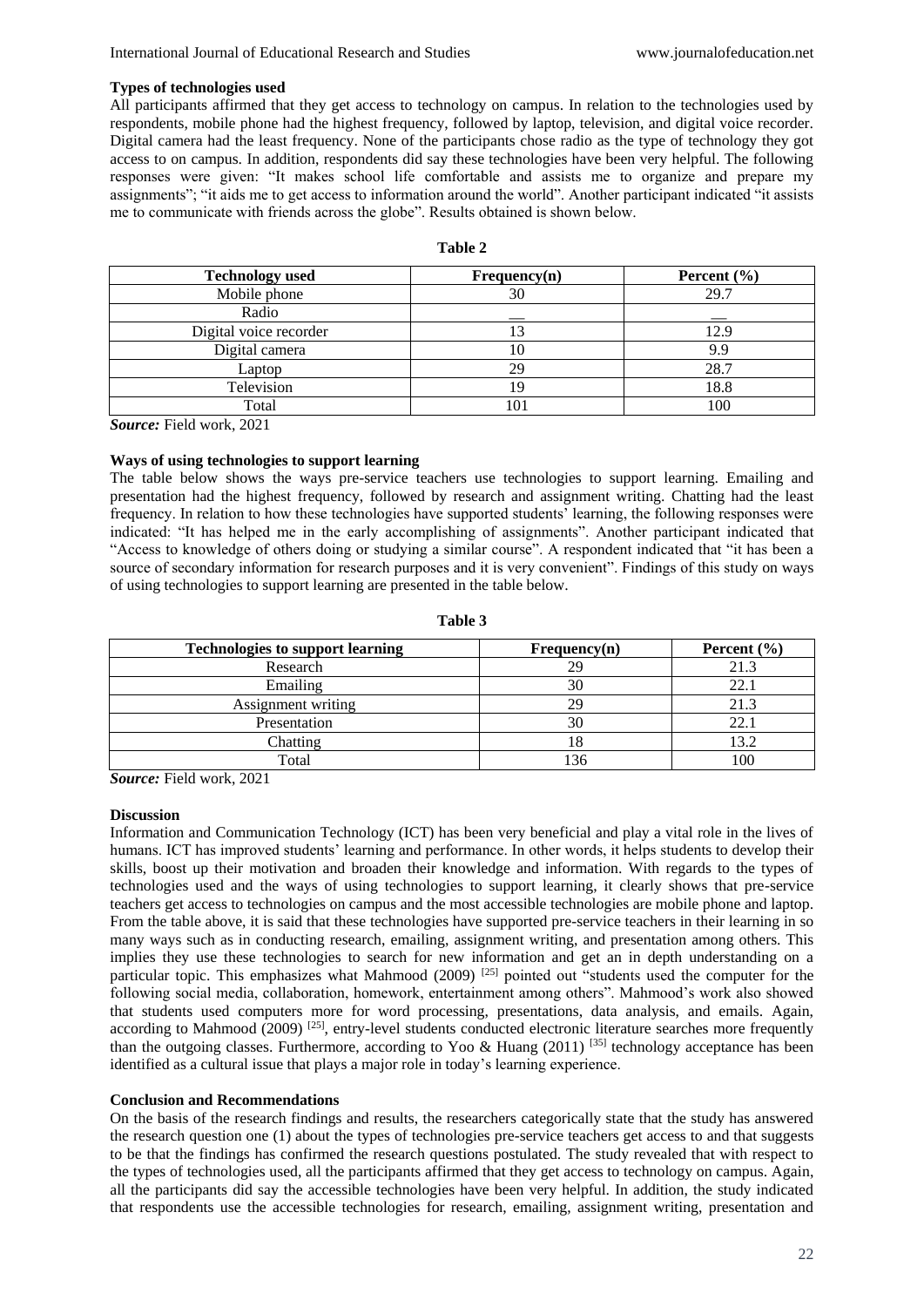chatting. This confirmed that students have access to technologies and have supported them in their learning. Again, findings from the study demonstrated that students use technology in two ways: for academic and nonacademic purposes.

The following recommendations were made based on the research findings:

- ICT infrastructures should be provided to the colleges for effective teaching and learning process since it is the basic stage of equipping the youth with the necessary skills and knowledge for national development.
- Teachers should be given the necessary training in ICT usage so that they become familiar with modern pedagogy of imparting knowledge and skills, and possibly become part of curriculum structure for their professional training.
- Policy Formulators should be clear with the ICT policy and its direction of implementation with the necessary guidelines so that the implementation agents like Ghana Education Service, Ministry of Finance among others can help to make a reality since competency in ICT is the modern way of acquiring critical skills and knowledge effective and efficient economic development.
- The colleges of education in Ghana in collaboration with the Ministry of Education and Curriculum, Research and Development Division should fashion out special ICT courses into the curriculum to equip teachers with those special skills and knowledge to enable them use ICT to facilitate teaching and learning.

# **References**

- 1. Afari-Kumah E, Tanye HA. Tertiary students' view on information and communications technology usage in Ghana. *Journal of Information Technology Impact*,2009:9(2):81-90.
- 2. Alghamdi IA, Goodwin R, Rampersad G. E-government readiness assessment for government organizations in developing countries. *Computer and Information Science*,2011:4(3):3.
- 3. Arnseth HC, Hatlevik OE. Challenges in aligning pedagogical practices and pupils' competencies with the Information Society's demands: The case of Norway. In S. Mukerji & P. Triphati (Eds.), *Cases on technological adaptability and transnational learning: Issues and challenges*. Hershey: IGI global, 2012.
- 4. Association of African Universities. *Technical experts meeting on the use and application of information and communication technologies in higher education institutions in Africa*. University of Dar-es-Salam, Tanzania, 2000.
- 5. Berge Z. Guiding principles in Web-based instructional design*. Education Media International*,1998:35(2):72-76.
- 6. Bingimlas KA. Barriers to the successful integration of ICT in teaching and learning environments: a review of the literature. *Eurasia Journal of Mathematics, Science & Technology Education*,2009:5(3):235-245.
- 7. Bladergroen M, Chigona W, Bytheway A, Cox S, Dumas C, Zyl Iv. Educator discourses on ICT in education: a critical analysis. *International Journal of Education and Development using Information and Communication Technology,*2012:8(2):107-119.
- 8. Bruniges M. *Developing performance indicators for ICT use in education*. Australia's, 2003.
- 9. Choudhary R, Choudhary JR. Use of ICTs: to promote good teaching and learning practices in higher management education. *International Journal of Emerging Technology and Advanced Engineering*,2013:3(6):288-294.
- 10. Daniels JS. Foreword. In Information and Communication Technology in Education: *A curriculum for schools and programme for teacher development*. Paris, France: UNESCO, 2012.
- 11. Driscoll MP. *Psychology of learning for instruction*. Boston: Allyn and Bacon, 1994.
- 12. Duffy T, Cunningham D. Constructivism: Implications for the design and delivery of instruction. *Handbook of research for educational telecommunications and technology* New York: Macmillan, 1996, 170-198.
- 13. Dukić D, Dukić G, Kozina G. Analysis of students' ICT usage in the function of Croation higher education. *Development management*,2012:19(2):273-280. doi:378.147:004.
- 14. Fosnot C. *Constructivism: Theory, perspectives, and practice*. New York: Teachers College Press, 1996.
- 15. Galbreath J. Knowledge management technology in education: An overview. *Educ-Techno*,2000:9:28-33.
- 16. Ghavifekr S, Afshari M, Amla Selleh. Management strategies for E-learning system as the core component of systemic change: A qualitative analysis. *Life Science Journal*,2012:9(3):2190-2196.
- 17. Grabe M, Grabe C. *Integrating technology for meaningful learning (5th ed.)*. Boston, MA: Houghton Mifflin, 2007.
- 18. Habib L, Johannesen M, & Øgrim L. Experiences and challenges of International Students in technologyrich learning environments. *Educational Technology & Society*,2014:17(2):196-206.
- 19. Hirumi A. Student-centered, technology-rich learning environments (SCen TRLE): Operationalizing constructivist approaches to teaching and learning. *Journal of Technology and Teacher Education*,2002:10*:*497-537.
- 20. Jonassen D. Objectivism versus constructivism: Do we need a new philosophical paradigm? *Educational Technology: Research and Development*,1991:39(3):5-14.
- 21. Jonassen D, Reeves T. Learning with technology: Using computers as cognitive tools. In D. Jonassen (Ed.). *Handbook of Research Educational on Educational Communications and Technology* New York: Macmillan, 1996, 693-719.
- 22. Jung I. ICT-Pedagogy Integration in Teacher Training: Application Cases Worldwide. *Educational Technology & Society*,2005:8(2):94-101.